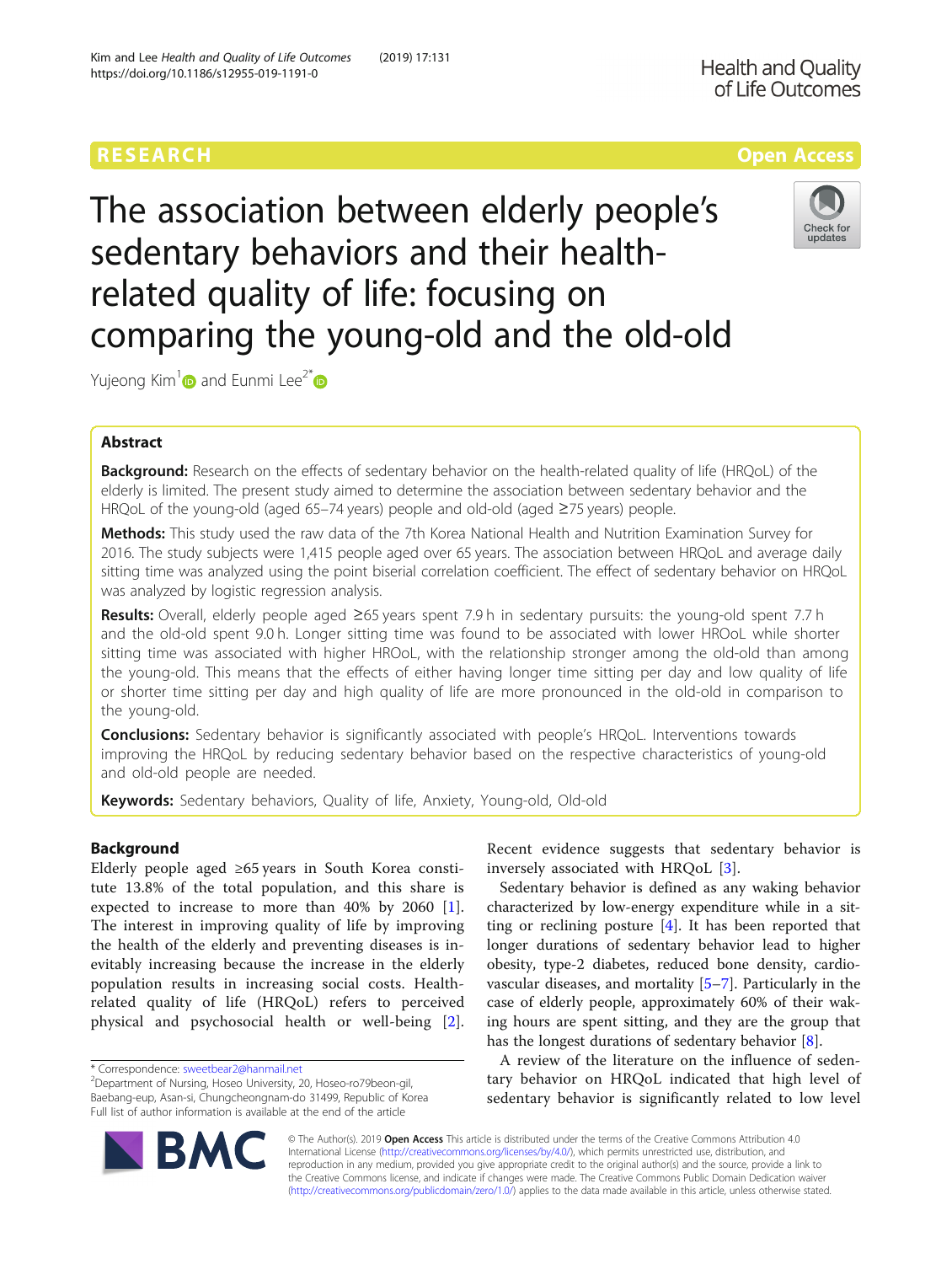of HRQoL, and some studies [[9,](#page-7-0) [10](#page-7-0)] have indicated that reducing sedentary behavior significantly improves HRQoL. Research, however, has mostly been conducted on adolescents or adults, and investigation of the effect of sedentary behavior on people's HRQoL over the age of 65 is limited. In particular, concerns have been raised [[11\]](#page-7-0) that studying elderly people with a wide age range (65–95 years of age) may lead to overlooking the differences in health status and problems between the young-old (aged 65– 74 years) and the old-old (aged≥75 years). As evidence for the potentially neglected differences, the average healthcare cost of elderly people aged ≥75 years is almost twice as much as that of the young-old, and the old-old are significantly more physically, mentally, and financially vulnerable than the young-old [\[12](#page-7-0)]. Accordingly, Negarten, Moorn, and Low [\[13](#page-7-0)] proposed classifying the elderly under the age of 75 years as the young-old and those who are 75 years or older as the old-old. As recent studies have found that the average life expectancy has increased to 86 for men and 91 for women in the UK  $[14]$  $[14]$ , there is a need to evaluate HRQoL, an indicator of the elderly aging process, separately for the young-old and the old-old [[15\]](#page-7-0). Though some studies have verified the association between HRQoL and sedentary behaviors of the elderly [\[16\]](#page-7-0), few studies have addressed the more refined characteristics of old age by distinguishing between the young-old and the old-old. To close this gap, the present study aimed to examine the association between sedentary behavior and HRQoL by classifying the elderly into the young-old and the oldold to assess whether sedentary behavior affected the two groups differently.

## **Methods**

## Design

The present study used the raw data obtained in 2016 from the 7th Korea National Health and Nutrition Examination Survey (KNHANES VII) conducted between 2016 and 2018 in the form of a rolling sample survey of people aged  $\geq 1$  year to investigate the level of health, health behavior, and food and nutrient intake of the South Korean public. The KNHANES is conducted every year to generate basic data for health policies such as setup and evaluation of the goals of the National Health Plan and the development of health promotion programs [[17\]](#page-7-0). The present study analyzed the data of 2016, which was the first year in the 7th survey.

## Study population

A total of 8,150 participants from 3,513 households were surveyed in 2016. Among them, 1,632 participants were 65 years or older. Of the 1,415 participants (excluding missing data) included in this study, 884 were young-old (aged 65–74 years) and 531 were old-old (aged  $\geq 75$ years).

The general characteristics of the young-old and the old-old are shown in (Tables [1](#page-3-0) and [2\)](#page-4-0). Of the young-old, 47.6% were male and 52.4% were female, 70.4% had low household income and 29.6% had high household income, 70.6% had an education level less than or equal to middle school graduation and 29.4% had an education level greater than or equal to high school graduation, and 76.4% were married. The percentage of participants who had activity limitations was 16.5 and 9.6% were bedridden. Of the old-old, 37.6% were male and 62.4% were female, 79.2% had low household income and 20.8% had high household income, 77.1% had an education level less than or equal to middle school graduation and 22.9% had an education level greater than or equal to high school graduation, and 50.2% were married. The percentage of participants who had activity limitations was 25.3 and 9.5% were bedridden.

## Measures

Sedentary behavior was measured based on the average amount of time spent sitting or lying down per day, elicited by the question "How many hours do you sit or lie down on an average day?" The data obtained by the Korea Centers for Disease Control and Prevention using the EQ-5D-3 L [[18\]](#page-7-0) with permission from EuroQol Group were used for the HRQoL data. The EQ-5D-3 L comprises the following five dimensions: mobility, selfcare, usual activities, pain/discomfort, and anxiety/depression. Each domain is evaluated on a 3-point scale, and one point was assigned to "no problems", two points to "some problems", and three points to "extreme problems."

### Statistical analysis

The HRQoL (comprising five domains: mobility, selfcare, usual activities, pain/discomfort, and anxiety/depression) data according to general characteristics (gender, age, marital status, level of household income, education level, activity limitations, and bedridden) were compared between the two specified elderly groups: the young-old (aged 65–74 years) versus the old-old (aged ≥75 years). To assess the influence of general characteristics on HRQoL, we conducted a Cochran-Mantel-Haenzel test (CMH) with the elderly group as the control variable. The difference in the influence of the elderly group was analyzed by the Brerslow-Day test. The association between sedentary behavior and HRQoL was analyzed according to the presence or absence of control variables. First, the point biserial correlation coefficient was calculated to assess the association without control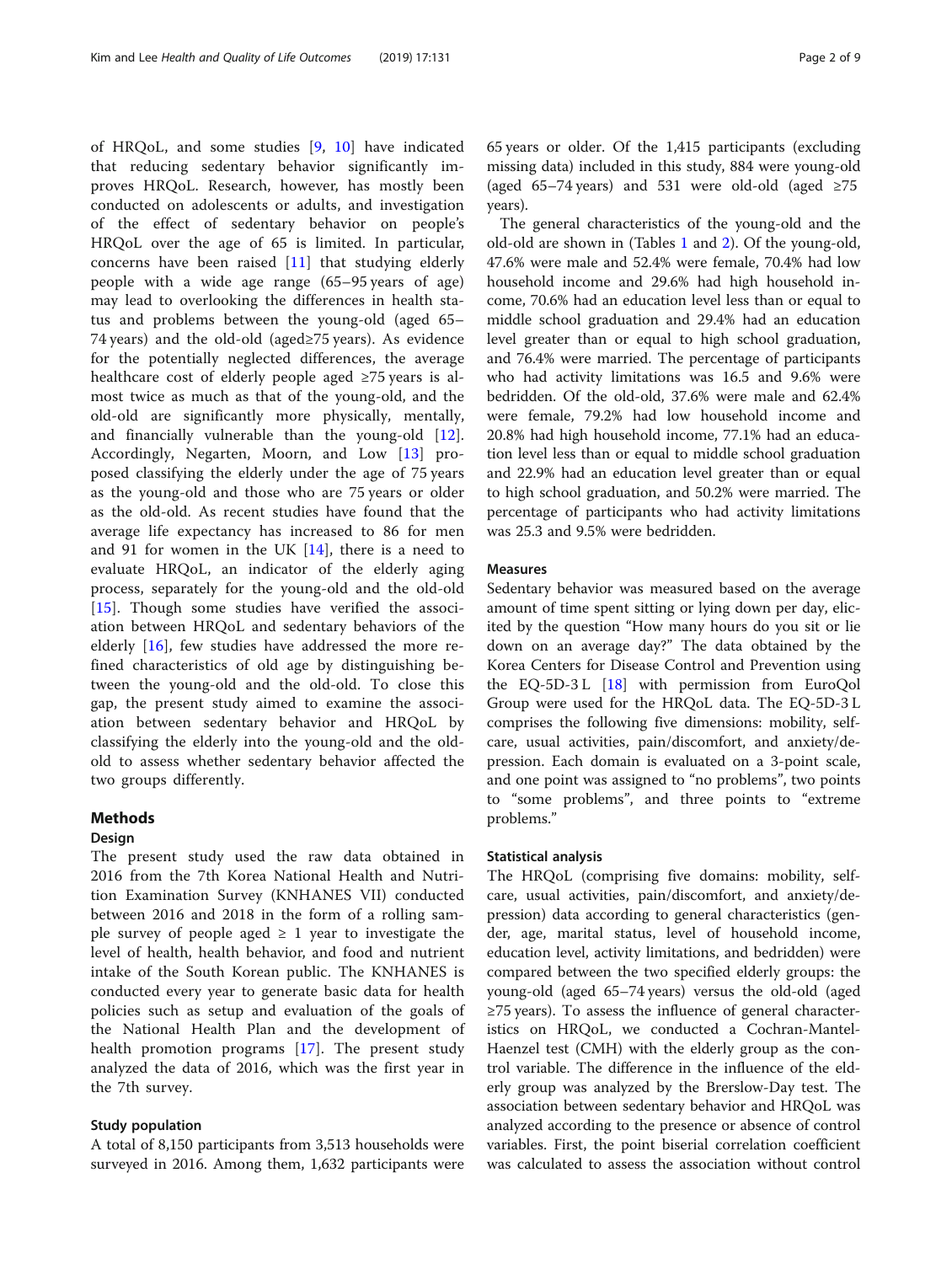variables given that the five domains of HRQoL are all binary qualitative variables. Although the point biserial correlation coefficient confirmed the Pearson's correlation coefficient, it cannot be used for a hypothesis test. Therefore, the Pearson's correlation coefficient was calculated for the hypothesis test. Second, holding general characteristics as control variables, the association between sedentary behavior and HRQoL was analyzed by logistic regression analysis, with HRQoL as a dependent variable and the average daily sitting time as an independent variable. Gender, household income level, education level, marital status, activity limitations, and being bedridden were taken as control variables.

## Results

On average, participants spent 7.9 h/day in sedentary behaviors. Young-old spent 7.7 h/day on average while the old-old spent 9.0 h/day on average.

## Differences in the quality of life according to general characteristics

Among the areas of quality of life, results indicated significant differences in mobility, self-care, usual activities, and pain/discomfort and no significant differences in anxiety/depression between the two elderly groups. Mobility (CMH 34.83,  $p < 0.001$ ), self-care (CMH 12.26,  $p =$ 0.001), usual activities (CMH 31.33,  $p < 0.001$ ), and pain/ discomfort (CMH 6.70,  $p = 0.010$ ) were all found more problematic for the old-old in comparison to the youngold (Tables [1](#page-3-0) and [2](#page-4-0)).

In order to identify the impact of general characteristics, differences in quality of life due to general characteristics were controlled for and explored. The results showed significant differences in gender, age, household income level, education level, marital status, activity limitations, and being bedridden, except that marital status had no effect on the quality of life area of self-care. Specifically, women in comparison to men, those with low household income compared to those with high household income, those with low level of education in comparison to those with high level of education, those without a spouse in comparison to those with, those who are limited in activities in comparison to those who are not, and those with an illness in comparison to those without were shown to have more problems in all areas of quality of life.

Investigating the differences in general characteristics between the young-old and the old-old, we found no significant differences in mobility, self-care, and usual activities and significant differences in pain/discomfort and anxiety/depression. We found that the difference in quality of life relating to pain/discomfort due to gender (CMH 71.08, B-D 10.81,  $p = 0.001$ ) and being bedridden (CMH 79.21, B-D 3.89,  $p = 0.049$ ) was greater in the young-old than in the old-old, and that pain/discomfort due to marital status was statistically significant in the young-old but not in the old-old. No statistically significant differences were found between the young-old and the old-old in pain/discomfort due to household income, education level, and activity limitations. In the anxiety/ depression area, the difference in the quality of life relating to anxiety/depression due to being bedridden was greater in the young-old than in the old-old (CMH 71.40, B-D 5.22,  $p = 0.022$ ), and that anxiety/depression due to gender and marital status was statistically significant in the young-old but not in the old-old. No statistically significant differences were found between the young-old and the old-old in terms of pain/discomfort due to household income, education level, and activity limitations.

## The association between time spent on sedentary behavior and HRQoL

A significant relationship was found between the quality of life and the average daily sitting time in elderly people (Table [3](#page-5-0)). Average sedentary time was positively correlated with the five areas of quality of life, suggesting that elderly people who spend more time sitting daily tend to have problems in the areas of quality of life (mobility, self-care, usual activities, pain/discomfort, and anxiety/ depression  $p < 0.001$ ), and conversely, those who spend less time sitting daily tend not to have these problems. In other words, elderly people either have longer daily sitting time and low quality of life, or shorter daily sitting time and high quality of life. The relationship is stronger among the old-old than among the young-old. This means that the characteristics of either having longer time sitting per day and low quality of life or shorter time sitting per day and high quality of life are more pronounced in the old-old in comparison to the youngold.

## The influence of time spent on sedentary behavior on HRQoL

Results revealed a statistically significant effect of average daily sitting time on the HRQoL dimensions (Table [4\)](#page-5-0). For all participants, a one-hour increase in sedentary time led to 1.089 times higher odds of mobility problems (95% CIs 1.04–1.14, p < 0.001), 1.117 times higher odds of self-care problems (95% CIs 1.06–1.18,  $p < 0.001$ ), 1.145 times higher odds of usual activities problems (95% CIs 1.09–1.20,  $p < 0.001$ ), 1.059 times higher odds of pain/discomfort problems (95% CIs 1.02–1.10,  $p = 0.004$ ), and 1.100 times higher odds of anxiety/depression (95% CIs 1.04–1.16,  $p = 0.001$ ).

In the case of the young-old, the effects were statistically nonsignificant in the dimensions of mobility, pain/ discomfort, and anxiety/depression. When sedentary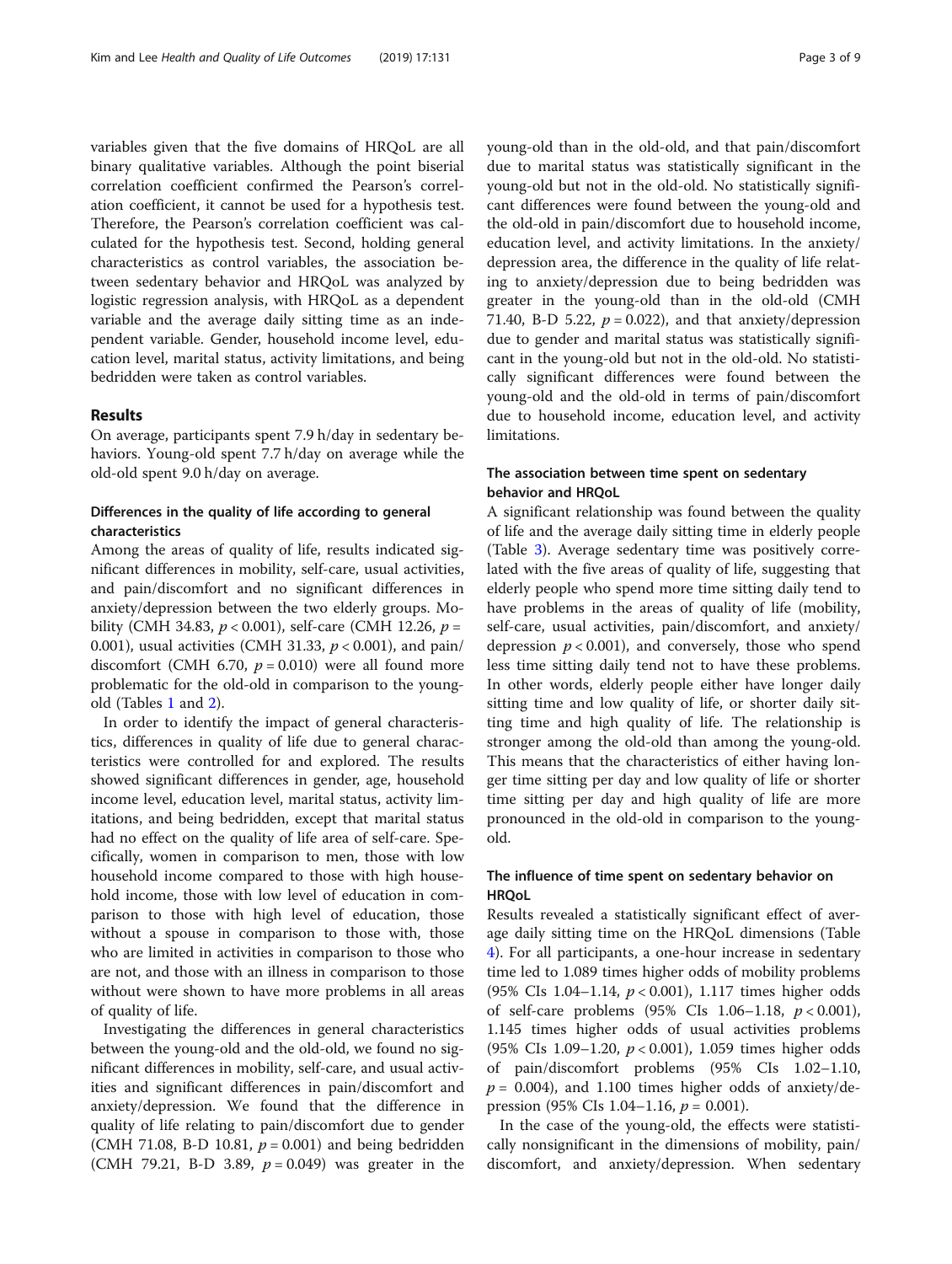<span id="page-3-0"></span>

|                      |                       |      | teristics<br>general charact |      | Mobility |                         |      |                   |                         | Self-care      |                         |               |                           |                            |
|----------------------|-----------------------|------|------------------------------|------|----------|-------------------------|------|-------------------|-------------------------|----------------|-------------------------|---------------|---------------------------|----------------------------|
|                      |                       |      | total young-old old-old      |      |          | total young-old old-old |      | CML<br>$x^2(p)$   | Breslow-Day<br>$x^2(p)$ |                | total young-old old-old |               | <b>TRA</b><br>$x^2(\rho)$ | Breslow-Day<br>$x^2(\rho)$ |
| Total                |                       |      | 60.4                         | 39.6 | 37.8     | 30.6                    | 48.6 | 34.831 (< 0.001   |                         | $\frac{5}{11}$ | 88                      | $\frac{1}{2}$ | (2.258 (0.001)            |                            |
| Gender               | Male                  | 43.6 | 47.6                         | 37.6 | 26.8     | 21.0                    | 38.1 | 48.063 (< 0.001)  | 0.726 (0.394)           | 10.5           | ಷ                       | 15.3          | 0.431 (0.512)             | 0.125(0.724)               |
|                      | Female                | 56.4 | 52.4                         | 62.4 | 46.2     | 39.3                    | 55.0 |                   |                         | 12.3           | 9.5                     | 15.9          |                           |                            |
| Household income Low |                       | 73.9 | 70.4                         | 79.2 | $-11$    | 34.4                    | 50.2 | 1.081 (0.001)     | 1.701 (0.192)           | 13.6           | 10.6                    | 177           | (2.925 (< 0.001)          | 0.000 (0.993)              |
|                      | $rac{c}{\pm}$         | 26.1 | 29.6                         | 20.8 | 29.5     | 22.6                    | 44.5 |                   |                         | C.O            | 4.9                     | 8.5           |                           |                            |
| Education level      | Middle school or less | 73.2 | 70.6                         | 77.1 | 42.6     | 35.3                    | 52.7 | 34.618 (< 0.001)  | 0.151 (0.698)           | 12.8           | $\overline{c}$          | 16.5          | 5.622 (0.018)             | 0.197(0.657)               |
|                      | High school or more   | 26.8 | 29.4                         | 22.9 | 24.3     | 19.0                    | 34.8 |                   |                         | 7.8            | 5.8                     | 117           |                           |                            |
| Marital status       | Married               | 66.0 | 76.4                         | 50.2 | 32.9     | 27.7                    | 45.1 | 12.755 (< 0.001)  | 1.342 (0.247)           | 10.1           | 7.9                     | 15.4          | 1.612 (0.204)             | 1419 (0.234)               |
|                      | Single                | 34.0 | 23.6                         | 49.8 | 47.2     | 40.2                    | 52.3 |                   |                         | $\frac{3}{4}$  | $\frac{0}{11}$          | 16.0          |                           |                            |
| Activity limits      | Yes                   | 19.9 | 16.5                         | 25.3 | 68.0     | 62.6                    | 73.3 | 123.561 (< 0.001) | 0.755 (0.385)           | 29.0           | 22.6                    | 35.4          | 95.064 (< 0.001)          | 0.347 (0.556)              |
|                      | $\frac{1}{2}$         | 80.1 | 83.5                         | 74.7 | 30.3     | 24.3                    | 40.4 |                   |                         | 7.2            | $\overline{6}$          | 9.0           |                           |                            |
| Bed-Ridden           | Yes                   | 9.6  | 9.6                          | 9.5  | 68.0     | 60.6                    | 79.3 | 60.608 (< 0.001)  | 0.082 (0.775)           | 29.6           | 21.6                    | 42.1          | 49.168 (< 0.001)          | 0.654 (0.419)              |
|                      | $\frac{1}{2}$         | 90.4 | 90.4                         | 90.5 | 34.5     | 27.3                    | 45.4 |                   |                         | 9.6            | 7.4                     | 12.9          |                           |                            |
|                      |                       |      |                              |      |          |                         |      |                   |                         |                |                         |               |                           |                            |

| )<br>)<br>)<br>)                  |  |
|-----------------------------------|--|
| <br> <br> <br> <br>               |  |
|                                   |  |
| ֡                                 |  |
| こうし こうりょう うち しょうこうこう              |  |
| J<br>j                            |  |
| )<br>)<br>)                       |  |
|                                   |  |
| てつり てんり てんりょう                     |  |
|                                   |  |
| うりり<br>$\zeta$<br>$\tilde{\zeta}$ |  |
|                                   |  |
|                                   |  |
|                                   |  |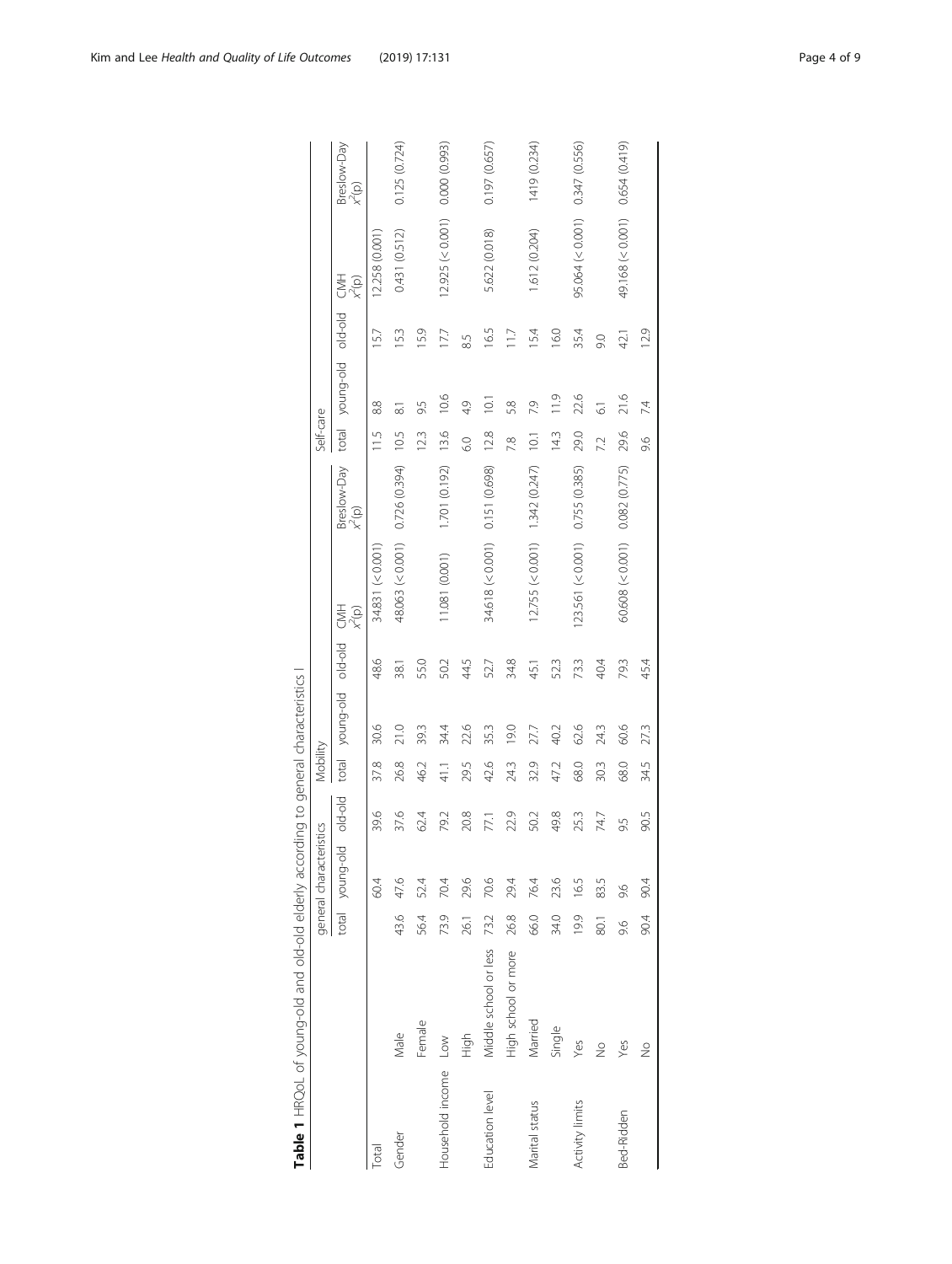<span id="page-4-0"></span>

|                        |                                  |           | Usual activities                       |                      |                                       |                         |                  | Pain/discomfort   |                                              |                                               |                         |                 | Anxiety/depression                   |                                              |                  |                                  |
|------------------------|----------------------------------|-----------|----------------------------------------|----------------------|---------------------------------------|-------------------------|------------------|-------------------|----------------------------------------------|-----------------------------------------------|-------------------------|-----------------|--------------------------------------|----------------------------------------------|------------------|----------------------------------|
|                        |                                  |           | total young-old-<br>$rac{1}{\sqrt{2}}$ | $\frac{1}{\sqrt{2}}$ | CMH<br>X <sup>2</sup> (p)             | Breslow-Day<br>$x^2(0)$ |                  | total young-<br>응 | $\frac{1}{\sqrt{2}}$<br>$\frac{1}{\sqrt{2}}$ | SV<br>XQ                                      | Breslow-Day<br>$x^2(p)$ |                 | total young-<br>$\frac{1}{\sqrt{2}}$ | $\frac{1}{\sqrt{2}}$<br>$\frac{1}{\sqrt{2}}$ | SV<br>XQ         | Breslow-Day<br>$x^2(\mathsf{p})$ |
| Total                  |                                  |           | 21.7 15.9                              | 30.7                 | 31.330 (< 0.001                       |                         | 35.2             | 32.2              | 39.8                                         | 6.695 (0.010)                                 |                         |                 | 15.4 14.5                            | 16.8                                         | 1.346 (0.246)    |                                  |
| Gender                 | Male                             |           | 14.6 10.1                              | 23.1                 | 27.266 (< 0.001) 0.894 (0.345)        |                         | 22.7             | 17.9              | 32.0                                         | 71.076 (< 0.001) 10.806 (0.001) 12.0          |                         |                 | 92                                   | 17.3                                         | 9.468 (0.002)    | 8.579 (0.003)                    |
|                        | Female                           | 27.3      | 21.1                                   | 35.2                 |                                       |                         | 44.9             | 45.2              | 44.5                                         |                                               |                         | $\frac{81}{18}$ | 194                                  | 16.5                                         |                  |                                  |
| Household              | Low                              | 24.9      | 19.1                                   | 32.9                 | 18.355 (< 0.001) 2.091 (0.148)        |                         | 38.2             | 36.3              | 40.7                                         | (1,00.0) 051.11                               | 3.676 (0.055) 18.0      |                 | 177                                  | 18.5                                         | 20.885 (< 0.001) | 0.544 (0.461)                    |
| income                 | High                             | 12.9      | $\overline{\circ}$                     | 23.3                 |                                       |                         | 27.7             | 23.0              | 37.9                                         |                                               |                         | $\frac{8}{2}$   | 63                                   | 9.8                                          |                  |                                  |
| Education<br>level     | Middle school<br>or less         | 24.6 18.0 |                                        | 33.8                 | $16.065 (< 0.001)$ 0.005 (0.946)      |                         | 39.3             | 37.2              | 42.3                                         | 27.487 (< 0.001)                              | 2.513 (0.113) 16.8      |                 | 15.9                                 | 17.9                                         | 6.008 (0.014)    | 0.030 (0.863)                    |
|                        | High school or 13.7 10.0<br>more |           |                                        | 20.9                 |                                       |                         | 23.7             | 19.5              | 31.9                                         |                                               |                         | 11.3            | $\frac{10}{11}$                      | 11.8                                         |                  |                                  |
| Marital status Married |                                  | 17.3      | 13.0                                   | 273                  | $15.366 (< 0.001)$ 3.213 (0.073) 31.1 |                         |                  | 27.7              | 39.0                                         | $14.982$ (< 0.001) $10.140$ (0.002) 13.1 10.7 |                         |                 |                                      | 18.6                                         | 10.405 (0.001)   | 21.639 (< 0.001)                 |
|                        | Single                           | 30.2      | 25.0                                   | 34.0                 |                                       |                         | 43.2             | 46.8              | 40.7                                         |                                               |                         | 20.0            | 27.1                                 | 14.9                                         |                  |                                  |
| Activity limits Yes    |                                  | 51.7      | 46.6                                   | 568                  | 167.526 (< 0.001) 3.352 (0.067)       |                         | 67.0             | 66.0              | 68.0                                         | 147.895 (< 0.001)                             | 0.269 (0.604)           | 33.1            | 363                                  | 29.8                                         | 81.146 (< 0.001) | 2.657 (0.103)                    |
|                        | $\frac{1}{2}$                    | 14.3      | 9.8                                    | 21.9                 |                                       |                         | 27.4             | 25.6              | 30.5                                         |                                               |                         | $\frac{1}{11}$  | 10.3                                 | 12.5                                         |                  |                                  |
| Bed-Ridden             | Yes                              | 46.6      | 39.0                                   | 58.2                 | $30 (= 0.001)$ 0.134 (0.715)<br>567   |                         | 69.8             | 72.8              | 65.2                                         | 79.214 (< 0.001)                              | 3.892 (0.049)           | 40.3            | 45.5                                 | 32.3                                         | 71.396 (< 0.001) | 5.218 (0.022)                    |
|                        | $\frac{1}{2}$                    |           | 19.0 13.3                              | 27.8                 |                                       |                         | $\frac{5}{31.5}$ | 27.8              | 37,1                                         |                                               |                         | 12.7            | $\overline{111}$                     | 15.2                                         |                  |                                  |
|                        |                                  |           |                                        |                      |                                       |                         |                  |                   |                                              |                                               |                         |                 |                                      |                                              |                  |                                  |

Table 2 HRQoL of young-old and old-old elderly according to general characteristics II Table 2 HRQoL of young-old and old-old elderly according to general characteristics II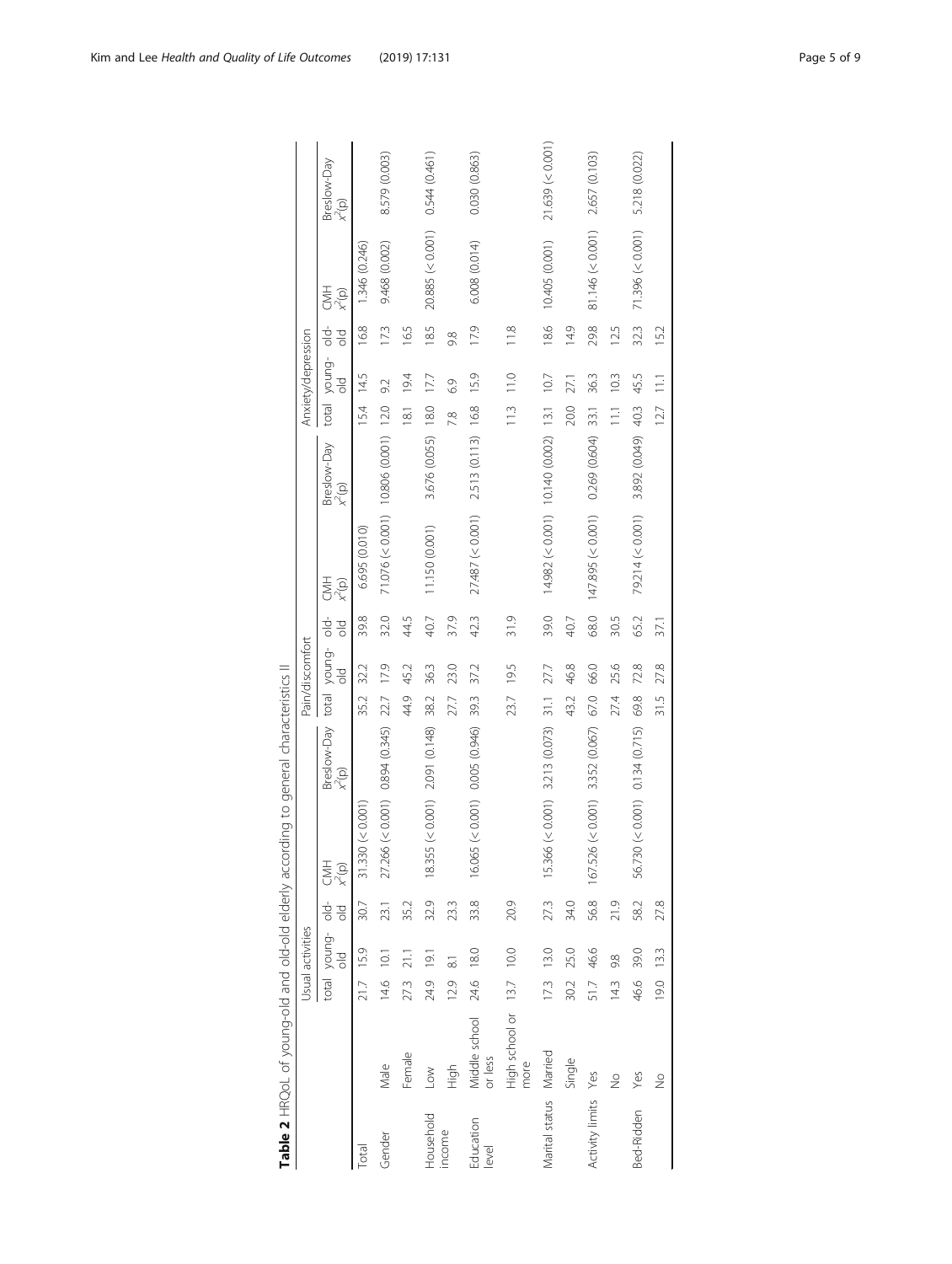<span id="page-5-0"></span>Table 3 Association between sedentary behaviors and HRQoL

| Total    |                          |          |                 | Old-old   |         |
|----------|--------------------------|----------|-----------------|-----------|---------|
| $r_{ob}$ | <i>p</i> -value          | $r_{bb}$ | <i>p</i> -value | $r_{ob}$  | p-value |
| 0.214    | $<$ 0.001                | 0139     | 0.004           | 0.251     | < 0.001 |
| 0175     | < 0.001                  | 0148     | 0.001           | 0.173     | 0.001   |
| 0257     | < 0.001                  | 0.205    | < 0.001         | 0.264     | < 0.001 |
| 0.166    | < 0.001                  | 0.127    | 0.002           | 0.192     | < 0.001 |
|          | < 0.001                  | 0.097    | 0.032           | 0.260     | < 0.001 |
|          | Anxiety/depression 0.171 |          |                 | Young-old |         |

 $r_{pb}$  is a point biserial correlation coefficient

time increased by one hour, however, the odds of selfcare problems and usual activities problems were 1.120 times (95% CIs 1.03–1.22,  $p = 0.012$ ) and 1.138 times higher (95% CIs 1.06–1.22,  $p < 0.001$ ), respectively.

In the case of the old-old, when sedentary time increased by one hour, the odds were 1.130 times higher of mobility problems  $(95\% \text{ CIs } 1.06-1.20, p < 0.001)$ , 1.110 times higher of self-care problems (95% CIs 1.03– 1.20,  $p = 0.009$ , 1.156 times higher of usual activities problems (95% CIs 1.08–1.24, p < 0.001), 1.093 times higher of pain/discomfort problems (95% CIs 1.03–1.16,  $p = 0.003$ ), and 1.224 times higher of anxiety/depression (95% CIs 1.13–1.33,  $p < 0.001$ ).

## **Discussion**

The major findings of the study can be summarized as follows. First, overall, participants spent 7.9 h/day in sedentary behaviors on average, with 7.7 h/day in the young-old, and 9.0 h/day in the old-old. This is longer compared with the reported average sitting time of 5.8 h/day in adults aged 18–65 years in 20 countries [\[19](#page-7-0)]. Although it seems somewhat shorter than the reported 8.5 h/day in elderly people in the U.S. [\[20\]](#page-7-0), it is longer than  $6.0$  h/day in England  $[21]$  $[21]$  $[21]$  and  $7.4$  h/day in Spain [[22\]](#page-8-0). One possible reason for the Korean elderly's longer sitting time in comparison to their international peers is thought to be that more than 90% of the Korean elderly spend most of their leisure time watching TV or playing

Korean games such as hawtu, baduk, and janggi, which are played sitting down at senior centers [[23\]](#page-8-0). However, these sedentary social and cognitive activities are also related to the wellness of the elderly and low risk for dementia [[24\]](#page-8-0). Therefore, future studies should not only consider the length of time spent sitting but also the social and cognitive activities performed during those sedentary periods. In addition, sedentary time of the elderly may differ according to country, with the possible influences of culture or ethnicity on the overall life habits of the elderly including sedentary behavior; however, crosscountry analysis on the topic is rare. Some research has revealed the influence of environmental factors such as residential areas [[25](#page-8-0)] including rural areas and cities, welfare facilities for the elderly [\[26\]](#page-8-0), resting places [\[27](#page-8-0)], and housing structures [[26\]](#page-8-0) on sitting time of the elderly. Accordingly, further research needs to be conducted on environmental and cultural factors that influence the sedentary behavior of the elderly.

Second, the present study found that sedentary time is longer among the old-old than the young-old. This finding is consistent with previous research [[8](#page-7-0), [16\]](#page-7-0), and Shiroma, Freedson, Trost, and Lee [[28\]](#page-8-0) also reported that as age increased by 1 year for elderly aged  $\geq 65$ years, total daily sedentary time per year increased by approximately 5%. This is due to the increased mobility impairment as aging progresses from young-old to oldold [\[25](#page-8-0)]. Compared to the young-old who are comparatively healthy, active, and independent, the old-old spend a long time sitting due to the fact that they are the age group to be most directly affected by mobility disorders resulting from chronic health issues such as arthritis and pain [\[29](#page-8-0)]. Therefore, interventions to minimize the number of chronic illnesses in the old-old who have mobility disorders are needed to ensure that the elderly people are healthy and able to maintain independent body functions. In addition, consistent management and implementation are necessary in promoting preventative programs that can prevent the

Table 4 Effects of sedentary behaviors on HROoL

|                    | Total                |                     | Young-old            |                  | Old-old              |                  |
|--------------------|----------------------|---------------------|----------------------|------------------|----------------------|------------------|
|                    | OR (95% CI)          | wald, $t(p)$        | OR (95% CI)          | wald, $t(p)$     | OR (95% CI)          | wald, $t(p)$     |
| <b>Mobility</b>    | 1.089 (1.042, 1.137) | 14.663 (< 0.001)    | 1.054 (0.987, 1.124) | 2.486 (0.115)    | 1.130 (1.064, 1.199) | 16.116 (< 0.001) |
| Self-care          | 1.117 (1.056, 1.183) | 14.705 (< 0.001)    | 1.120 (1.025, 1.223) | 6.274(0.012)     | 1.110 (1.027, 1.201) | 6.896 (0.009)    |
| Usual activities   | 1.145 (1.091, 1.202) | $29.947 (< 0.001$ ) | 1.138 (1.064, 1.216) | 14.289 (< 0.001) | 1.156 (1.082, 1.237) | 18.106 (< 0.001) |
| Pain/discomfort    | 1.059 (1.019, 1.100) | 8.369 (0.004)       | 1.035 (0.977, 1.096) | 1.344 (0.246)    | 1.093 (1.03, 1.16)   | 8.732 (0.003)    |
| Anxiety/depression | 1.100 (1.043, 1.159) | 12.347 (0.001)      | 1.025 (0.954, 1.101) | 0.455(0.500)     | 1.224 (1.127, 1.328) | 23.242 (< 0.001) |

<sup>a</sup> Control variables: gender, household income, education level, marital status, activity limits, bed-ridden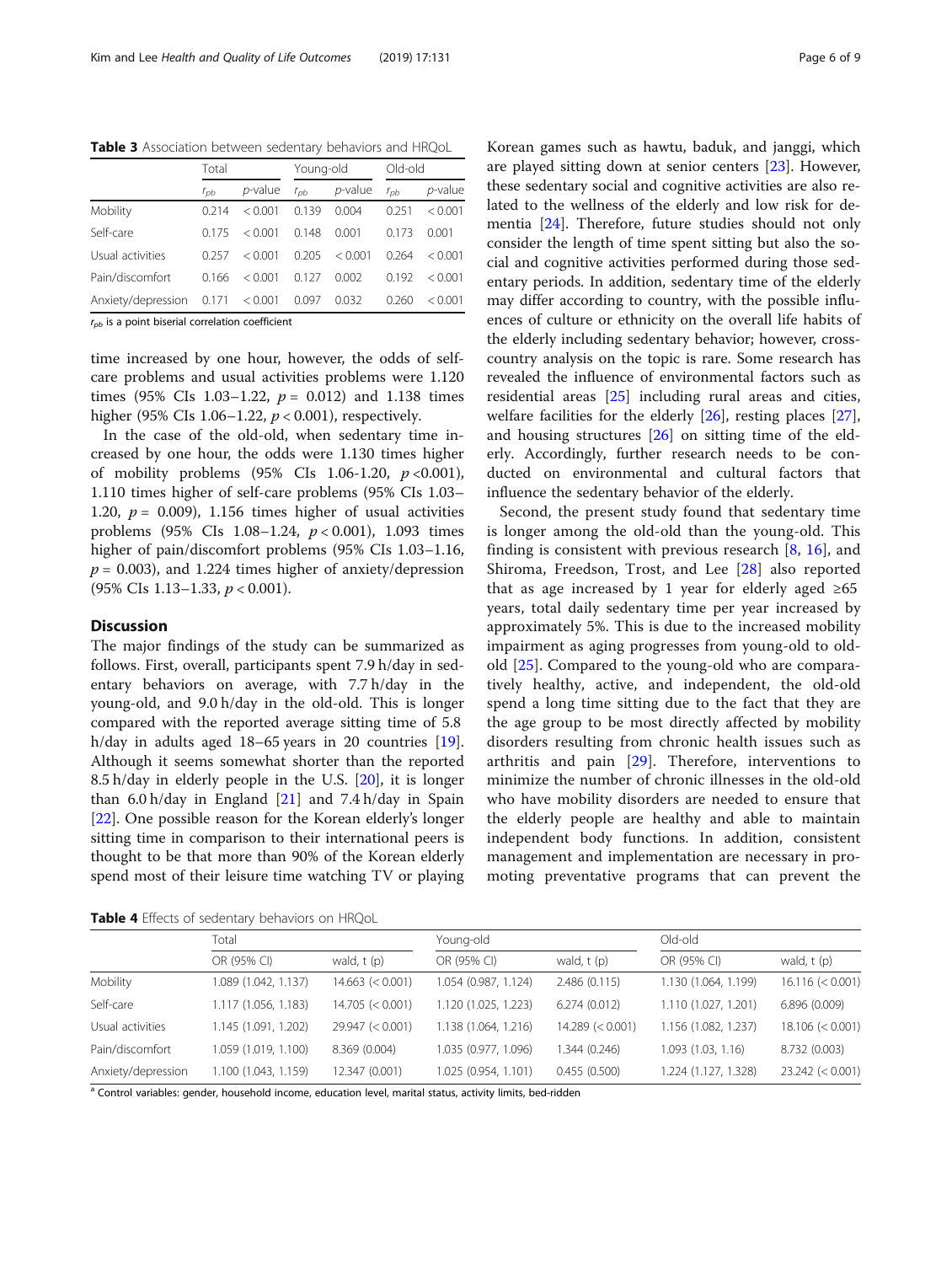development of diseases among the elderly people with chronic diseases.

Third, there were significant differences only in the pain/discomfort and anxiety/depression areas of quality of life between the effect of general characteristics on HRQoL in the young-old and the old-old. The youngold people had larger differences in quality of life relating to pain/discomfort based on gender and whether or not they were bedridden in comparison to the old-old. Additionally, there were significant differences in pain/ discomfort and anxiety/depression due to marital status only in the young-old. Because the young-old often have jobs, pain/discomfort problems can have a bigger impact on the quality of life relating to financial activities and health [\[30](#page-8-0)]. In addition, the young-old have a higher chance to receive help, share emotions, allow financial help, and interact socially through their spouse which can have a positive impact on HRQoL such as lessening the anxiety, depression, and discomfort felt [[31\]](#page-8-0). The reason that there were no significant differences in HRQoL relating to other general characteristics in the old-old could be that the old-old tend to find meaning in existence itself and adapt to and find joy in the current situation despite cognitive and functional limitations, financial situation, and isolation from society and family [\[32](#page-8-0)]. However, the research results on the quality of life differences due to general characteristics such as gender, financial situation, and existence of spouse between the young-old and the old-old are not consistent. Therefore, a more definitive study in the future is needed to identify the changes and affecting factors.

Fourth, the results of the current study show that daily sitting time in the elderly and the five sub-areas of HRQoL had a significant positive correlation. This is similar to other related studies on elderly people [[16](#page-7-0)]. In particular, the current study found that the association between sedentary activity and HRQoL was stronger in the young-old than in the old-old. Also, in comparison to the young-old, the HRQoL areas of usual activities, anxiety/depression, and mobility were highly related to sedentary activity in the old-old. The reason behind these results may be that the old-old experience decreased mobility and increased cognitive problems such as dementia due to chronic illnesses, which may pose problems with usual activities and thus increase sedentary activities [\[32](#page-8-0)]. The results can also be explained by the fact that the decrease in mobility and cognitive functions have a direct effect on sedentary activities and selfefficacy, and self-efficacy in turn can exacerbate anxiety and depression and affect the psychological quality of life [\[33](#page-8-0)]. In addition, TV or computer usage which comprise a large portion of sedentary activities can hinder social relationships including reducing family time and thus can negatively affect the quality of life by increasing anxiety and depression [[34\]](#page-8-0). Accordingly, in planning healthcare services for elderly with mobility difficulties, services meant to reduce sedentary behavior and maintain physical activities should be developed with consideration of the level of activities. In addition, sedentary time should be integrated into movement behavior guidelines for the elderly, who would benefit from sitting less, breaking up their sitting time, and moving more.

Lastly, comparisons between the young-old and the old-old indicated that the latter have higher odds of problems in all five dimensions of HRQoL with increase in sedentary time. On the other hand, the young-old had higher odds of self-care and usual activities problems, but no statistical significant influence on mobility, pain/ discomfort, and anxiety/depression. The reason why sedentary time had no impact on mobility, pain/discomfort, and anxiety/depression of the young-old but affected the old-old may be that the young-old are relatively healthy, active, and living independently  $[35]$  $[35]$ . According to a study by Choi [\[36](#page-8-0)], only 7% of South Korean elderly aged between 65 and 74 need assistance in personal daily activities, but the proportion rapidly increases after age 75 years, with 40% or more of the old-old aged ≥85 years reported to be in a dependent state. Furthermore, factors such as chronic diseases, deterioration of financial situation, isolation from society and family, and cognitive impairment have been reported to cause depression with increase in age [\[32](#page-8-0)]. That is, the old-old are more prone to anxiety and depression due to increased sedentary behavior caused by activity limitations, which are aggravated by socioeconomic responsibilities, loss of independent functioning in everyday life, and alienation from family. Therefore, the old-old would have more accessibility to services if community-based health promotion programs offered activities to reduce sedentary behavior. This would be beneficial not only because of the old-old elderly's lower education and socioeconomic levels compared to the young-old, but also due to their decrease in physical functioning. Accordingly, when visiting healthcare services are provided for the old-old with consideration of cohabiting family, services meant to reduce sedentary behavior and promote physical activities should be developed with consideration of the level of activities.

## Conclusions

The results of the current research have revealed associations between sedentary activity and health-related areas of quality of life as the elderly get older. Therefore, it is necessary to identify influencing factors of the sedentary behavior of the elderly, develop intervention programs to reduce sedentary behavior, and strengthen welfare systems and policies for the elderly within the community. Research to confirm the effectiveness of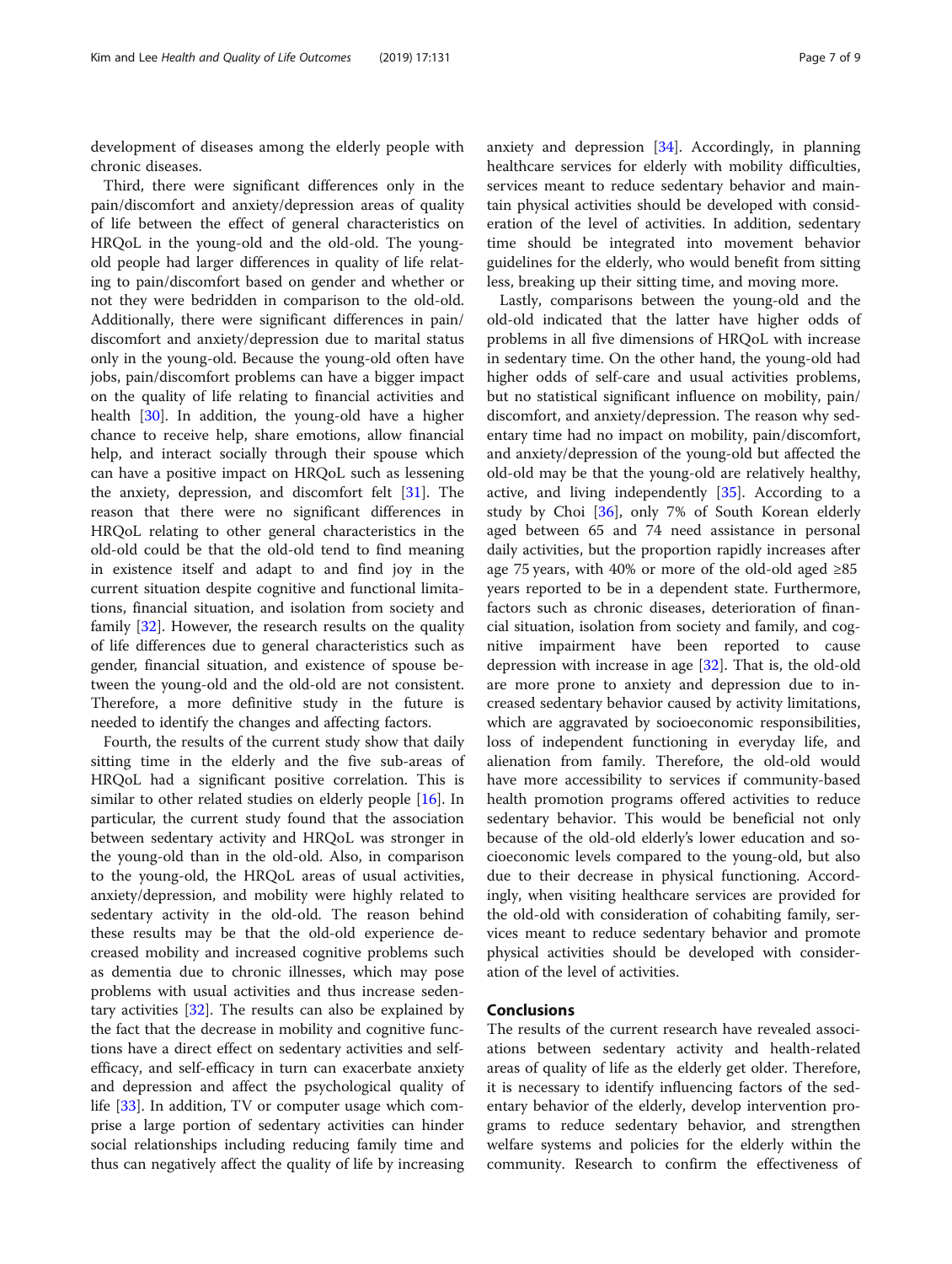<span id="page-7-0"></span>these interventions and strategies is also needed. The present study is limited in that the causality among variables cannot be determined due to its cross-sectional design. In addition, sedentary behavior was measured by a self-reported questionnaire, rather than accurate measurements. Future research can obtain objective measurements using instruments such as accelerometers and compare results with the self-reported survey results. Longitudinal research is also needed to further investigate the health-related outcomes including quality of life measures by evaluating the length and social and cognitive aspects of each sedentary activity type. Furthermore, research is called for to identify the environmental and cultural factors that may affect the sedentary behavior of the elderly and to monitor causality of sedentary behavior and life quality for an extended period. Lastly, ongoing interventional studies are needed to improve health-related quality of life in relation to the sedentary behavior of the elderly.

### Abbreviations

HRQoL: Health-related quality of life; KNHANES: Korea National Health and Nutrition Examination Survey

#### Acknowledgements

The authors thank the Korea Centers for Disease Control and Prevention for providing the study data.

### Authors' contributions

YK was involved in the design of the study, reviewed literature, and wrote the manuscript. EL designed the study, performed statistical analyses, and described study methods and results. All authors read and approved the final manuscript.

### Funding

This work was supported by the National Research Foundation of Korea (NRF) grant funded by the Korea government (MSIP; Ministry of Science, ICT & Future Planning) (No.2017R1C1B 5075783).

### Availability of data and materials

The datasets used during the current study are available from the corresponding author on reasonable request.

### Ethics approval and consent to participate

The study was approved by the university's Institutional Review Board (no. 1041231–180312-HR-70-03). Ethical issues regarding plagiarism, informed consent, misconduct, data fabrication and/or falsification, double publication and/or submission, and redundancy have been completely observed by the authors.

### Consent for publication

Not applicable.

### Competing interests

The authors declare that they have no competing interests.

### Author details

<sup>1</sup>College of Nursing, Kyungpook National University, 680 Gukchabosangro, Jung-gu, Daegu 41944, Republic of Korea. <sup>2</sup>Department of Nursing, Hoseo University, 20, Hoseo-ro79beon-gil, Baebang-eup, Asan-si, Chungcheongnam-do 31499, Republic of Korea.

## Received: 26 April 2018 Accepted: 4 July 2019 Published online: 26 July 2019

### References

- 1. Statistics Korea. 2016 Statistics on the aged. Daejeon: Statistics Korea. 2016. [http://kosis.kr/statisticsList/statisticsListIndex.do?menuId=M\\_01\\_01&vwcd=](http://kosis.kr/statisticsList/statisticsListIndex.do?menuId=M_01_01&vwcd=MT_ZTITLE&parmTabId=M_01_01) [MT\\_ZTITLE&parmTabId=M\\_01\\_01](http://kosis.kr/statisticsList/statisticsListIndex.do?menuId=M_01_01&vwcd=MT_ZTITLE&parmTabId=M_01_01). Accessed 9 Nov 2017.
- 2. Centers for Disease Control and Prevention. Health-related quality of life (HRQOL). <https://www.cdc.gov/hrqol/index.htm>. Accessed 23 Feb 2018.
- 3. Guallar-Castillón P, Bayán-Bravo A, León-Muñoz LM, Balboa-Castillo T, López-García E, Gutierrez-Fisac JL, Rodríguez-Artalejo F. The association of major patterns of physical activity, sedentary behavior and sleep with healthrelated quality of life: a cohort study. Prev Med. 2014. [https://doi.org/10.1](https://doi.org/10.1016/j.ypmed.2014.08.015) [016/j.ypmed.2014.08.015](https://doi.org/10.1016/j.ypmed.2014.08.015).
- 4. Mark T. Letter to the editor: standardized use of the terms "sedentary" and "sedentary behaviors". Appl Physiol Nutr Metab. 2012. [https://doi.org/10.113](https://doi.org/10.1139/H2012-024) [9/H2012-024.](https://doi.org/10.1139/H2012-024)
- 5. Thorp AA, Owen N, Neuhaus M, Dunstan DW. Sedentary behaviors and subsequent health outcomes in adults: a systematic review of longitudinal studies, 1996–2011. Am J Prev Med. 2011. [https://doi.org/10.1016/j.amepre.2](https://doi.org/10.1016/j.amepre.2011.05.004) [011.05.004](https://doi.org/10.1016/j.amepre.2011.05.004).
- 6. van der Ploeg HP, Chey T, Korda RJ, Banks E, Bauman AE. Sitting time and all-cause mortality risk in 222,497 Australian adults. Arch Intern Med. 2012. [https://doi.org/10.1001/archinternmed.2011.2174.](https://doi.org/10.1001/archinternmed.2011.2174)
- 7. Tremblay MS, Colley RC, Saunders TJ, Healy GN, Owen N. Physiological and health implications of a sedentary lifestyle. Appl Physiol Nutr Metab. 2010. [https://doi.org/10.1139/H10-079.](https://doi.org/10.1139/H10-079)
- 8. Matthews CE, Chen KY, Freedson PS, Buchowski MS, Beech BM, Pate RR, et al. Amount of time spent in sedentary behaviors in the United States, 2003– 2004. Am J Epidemiol. 2008. [https://doi.org/10.1093/aje/kwm390.](https://doi.org/10.1093/aje/kwm390)
- 9. Gopinath B, Hardy LL, Baur LA, Burlutsky G, Mitchell P. Physical activity and sedentary behaviors and health-related quality of life in adolescents. Pediatrics. 2012. <https://doi.org/10.1542/peds.2011-3637>.
- 10. Rebar AL, Duncan MJ, Short C, Vandelanotte C. Differences in health-related quality of life between three clusters of physical activity, sitting time, depression, anxiety, and stress. BMC Public Health. 2014. [https://doi.org/1](https://doi.org/10.1186/1471-2458-14-1088) [0.1186/1471-2458-14-1088](https://doi.org/10.1186/1471-2458-14-1088).
- 11. Lee IS, Ko Y, Lee KO. Evaluation of the effects of a frailty preventing multifactorial program concentrated on local community for high-risk younger and older elderly people. J Korean Acad Community Health Nurs. 2012;23: 201–11.
- 12. Haver D. Health promotion and aging: practical application for health professionals. 6th ed. New York: Springer Publishing Company, Inc; 2010.
- 13. Negarten B, Moorn J, Low L. Age norms, age constraints, and adult socialization. Am J Sociol. 1965;70:710–7.
- 14. Robine JM, Jagger C. Health expectancies in Oxford textbook of geriatric medicine. 3rd ed. Oxford: Oxford University Press; 2017.
- 15. Alcañiz M, Solé-Auró A. Feeling good in old age: factors explaining healthrelated quality of life. Health Qual Life Outcomes. 2018. [https://doi.org/10.11](https://doi.org/10.1186/s12955-018-0877-z) [86/s12955-018-0877-z.](https://doi.org/10.1186/s12955-018-0877-z)
- 16. Meneguci J, Sasaki JE, Santos A, Scatena LM, Damião R. Sitting time and quality of life in older adults: a population-based study. J Phys Act Health. 2015. [https://doi.org/10.1123/jpah.2014-0233.](https://doi.org/10.1123/jpah.2014-0233)
- 17. Korea Centers for Disease Control and Prevention. The seventh Korea national health and nutrition examination survey. 2016. [https://knhanes.cdc.](https://knhanes.cdc.go.kr/knhanes/eng/index.do) [go.kr/knhanes/eng/index.do](https://knhanes.cdc.go.kr/knhanes/eng/index.do) . Accessed 11 Nov 2017.
- 18. Mangen MJ, Bolkenbaas M, Huijts SM, van Werkhoven CH, Bonten MJM, de Wit GA. Quality of life in community-dwelling Dutch elderly measured by EQ-5D-3L. Health Qual Life Outcomes. 2017. [https://doi.org/10.1186/s12955-](https://doi.org/10.1186/s12955-016-0577-5) [016-0577-5](https://doi.org/10.1186/s12955-016-0577-5).
- 19. Bauman A, Ainsworth BE, Sallis JF, Hagströmer M, Craig CL, Bull FC, et al. The descriptive epidemiology of sitting – a 20 country comparison using the international physical activity questionnaire (IPAQ). Am J Prev Med. 2011. [https://doi.org/10.1016/j.amepre.2011.05.003.](https://doi.org/10.1016/j.amepre.2011.05.003)
- 20. Evenson KR, Buchner DM, Morland KB. Objective measurement of physical activity and sedentary behavior among US adults aged 60 years or older. Prev Chronic Dis. 2012;9:E26.
- 21. Stamatakis E, Davis M, Stathi A, Hamer M. Associations between multiple indicators of objectively-measured and self-reported sedentary behaviour and cardiometabolic risk in older adults. Prev Med. 2012. [https://doi.org/10.1](https://doi.org/10.1016/j.ypmed.2011.10.009) [016/j.ypmed.2011.10.009](https://doi.org/10.1016/j.ypmed.2011.10.009).